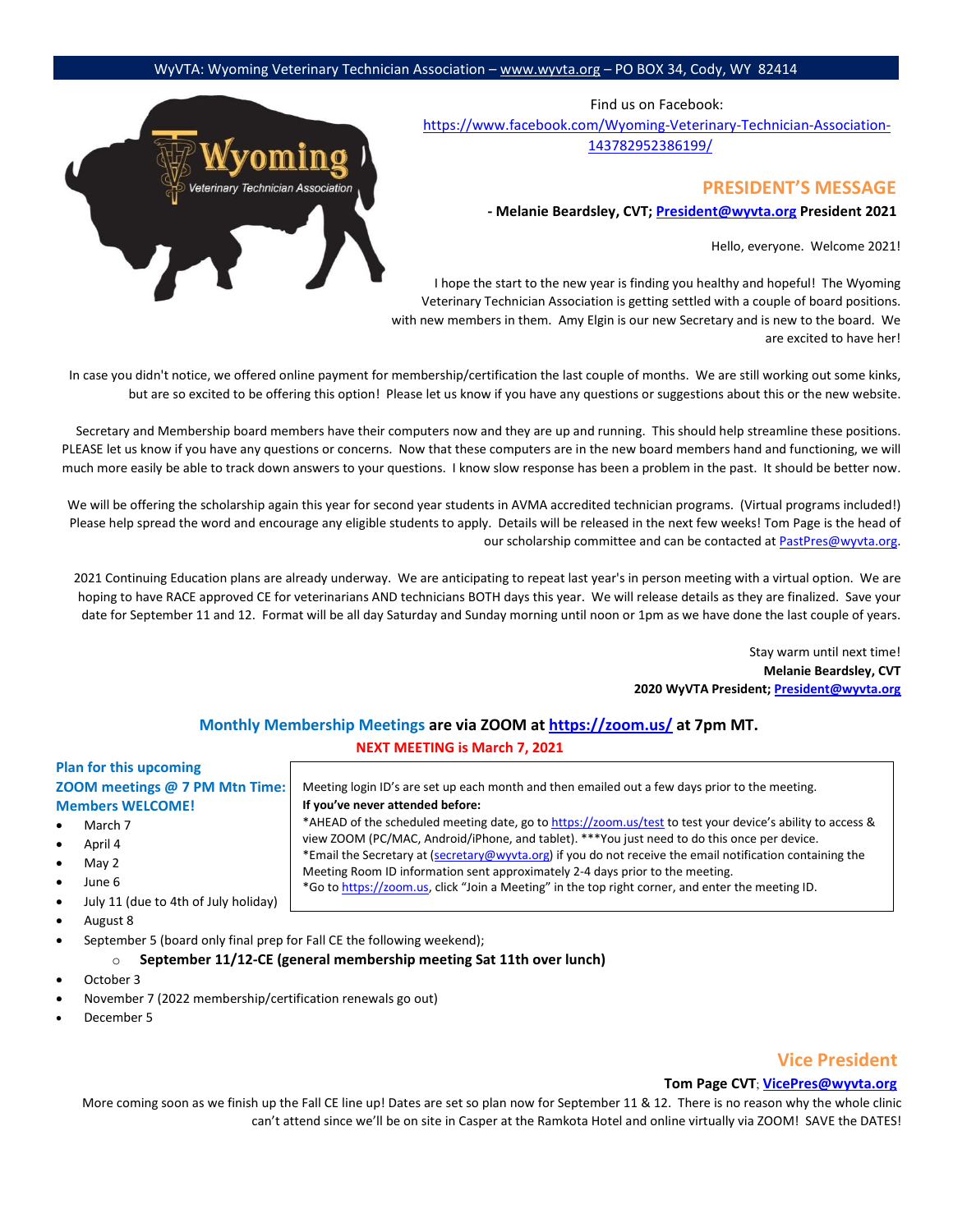#### **NAVTA Representative Jackie Breed CVT**; **NAVTARep@wyvta.org**

#### **From NAVTA:**

Dear highly esteemed colleagues,

The world is changing, and so is our veterinary technician profession. Now more than ever, we are working on caseloads that never seem to end. And now, more than ever, we are proving our value to our employers, our clients, and our community by fully putting into practice all of our advanced education, knowledge, and [WINDOWS-1252?] skills…day after day, hour after hour. We, as veterinary technicians, have truly been heroes during this pandemic.

Now, when someone asks us about our chosen profession, they are in awe of the level and type of work we do, as well as the depth and breadth of our knowledge of veterinary medicine. It is very common for someone to equate what we do for animals with what Registered Nurses do for humans.

Multiple surveys that have been conducted consistently showed that the majority of credentialed veterinary technicians support unifying under one credential: Registered Veterinary Nurse. Seeing this need, more companies, educational institutions, and publications are changing their vernacular from veterinary technician to veterinary nurse/nursing with the intent of promoting understanding and bringing recognition to what we are trying to accomplish.

These efforts to change the vernacular align with the [Veterinary Nurse Initiative](https://veterinarynurse.org/) (VNI), which has worked with state associations to introduce legislation to replace the current credential, Registered Veterinary Technician, with Registered Veterinary Nurse (RVN). The VNI also sets a model for the RVN title with appropriate credential requirements, scope of practice, CE requirements, and title protection. Unfortunately, Covid19 has put these legislative activities on hold for the time being.

To keep the VNI momentum going, we would like to make a series of videos that show what is important to you regarding the VNI. The vision is to show that the VNI is more than simply a name change, but an effort to move our profession forward by showcasing our knowledge, talent, and expertise in the medical field. Within the effort, we are trying to gain as much support as possible and simultaneously educate the public regarding our profession.

#### **We need your help in visually educating and advocating for our profession.**

In this video series, we would like to focus on the pillars of the VNI (Scope of Practice, Title Protection, Technician Utilization, Veterinary Nurse Title, Standardized Credentials, & Reciprocity) and which one means the most to you. We hope that this video series will help showcase all the wonderful parts of the VNI and why they are all equally important.

If you are willing, please record a video of yourself (or another veterinary technician) describing your/their role in veterinary medicine and say why the VNI is important to you/them. It can be on any of the pillars that the VNI stands for, along with the tagline *Progression for Our Profession*. It will be ideal if the veterinary technician is in scrubs and a clean hospital background, though it's ok if it's a video taken at home.

The person on video would:

1. Introduce themselves as a veterinary technician, including credentials, and state their role in the practice/ profession.

2. Explain which of the VNI pillars is most important to you and why.

3. End by saying, "Progression for our profession."

#### **Secretary Amy Elgin;** Secretary@wyvta.org

**Minutes**

**WyVTA Meeting Minutes January 10, 2021**

**Melanie Beardsley:** I'm going to call this meeting to order at 7:07pm. Welcome to 2021 everybody!

**Melanie Beardsley:** I haven't been able to get an answer from EWC or any of the students (my coworker or Tom's). Dr. Bittner suddenly retired over Christmas break. *Nanette Walker Smith:* Is Dr. Walker still there?

**Melanie Beardsley:** Yes, she is. The students are required to have 12 credits to stay in the dorm and the Vet Tech program is only offering 11 for second semester students so they are all scrambling to find a random extra credit so they have a place to live.

*Nanette Walker Smith:* Good luck to them! I'm sure the educational stress of Covid just didn't help

*Deana Baker:* I hope all goes well for them.

**Melanie Beardsley:** We will move to Jackie B. **NAVTA Report**

*Nanette Walker Smith:* If anyone hasn't re-upped NAVTA membership, reminder that it's gone up to \$60, but you get 20% off for being a member of your state association so the total is \$48. They haven't made any firm decisions about the leadership meeting yet. They will keep us informed. That's all I heard when I asked per our December mtg and there was no update on the website a few days ago.

**Melanie Beardsley:** NAVTA will host our Annual General Membership Meeting, Thursday, January 28, 2021 from 8:00-9:00 pm EST.

Jackie Breed: I have not heard anything further regarding the NAVTA meeting or accessing it, so I'm not sure how they will communicate the info. I will pass that info on when I get it.

NAVTA is working on a video blog compilation in the coming months. They are requesting videos from Vet Tech's talking about certain aspects of being a vet tech. I will be adding all that info to the newsletter.

**Melanie Beardsley:** We will move on to **Membership/Certification**.

Jackie Van Noy: Renewals are going well. Utah recognized techs in their Veterinary Practice Act in 2020. They have a path for techs to credential in Utah and many are doing so. I have about 13 people who have yet to renew or tell me that they are heading in another direction. I have been emailing the Utah folks to let them know that they can keep their Wy certification and their Utah credential.

**Melanie Beardsley:** Good for them! I'm sure it will hurt our membership numbers, though.

*Nanette Walker Smith:* At least being recognized in their Practice Act means someone must answer to them being tracked and thus now can no longer be dropped.

Page **2** of **9** Mar-21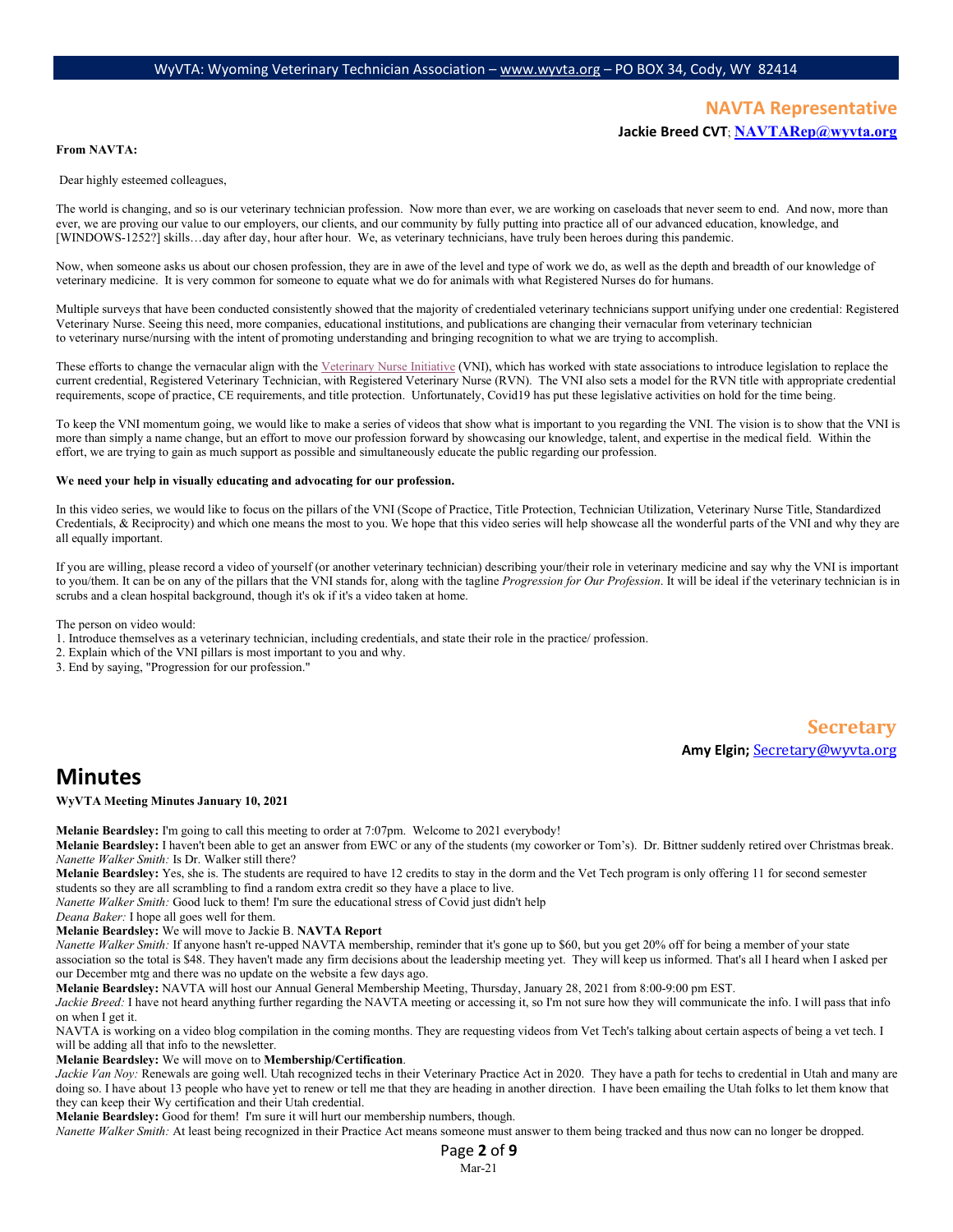*Deana Baker:* Hopefully, we can get new members from Wyoming.

Jackie Van Noy: I did send out emails to the stragglers about the Jan 10 deadline. I got a couple of late responses and one that I offered an extension to as we had an incorrect email and unsure if she had gotten notifications.

*Nanette Walker Smith:* Now that Jackie has the lists synced up our numbers I believe are back up for now.... we'll see how many renew. We have gotten \$500 gross in on membership/cert dues since mid-November

*Jackie Van Noy:* I have asked everyone to email me copies of their receipts to sync things up since I think there have been some miscommunications. Had one that made the payment, but I never received the application. Others are filling out the application and I am not receiving their CE.

**Melanie Beardsley:** Any thoughts on what we could do to help streamline this for you?

*Jackie Van Noy:* Not sure how to track if folks just pay online but don't provide any other info.

*Nanette Walker Smith:* Jackie - I can match those in Square. I found it by accident last weekend.

Jackie Van Noy: I talked with Deana this afternoon and together I think we have some things that could change for next time. Will discuss with Nanette offline.

**Melanie Beardsley:** Growth is difficult sometimes. Oh, good, Nanette! Is that something Angela can access as well? I know she was struggling to match everything up on her end, too.

*Nanette Walker Smith:* I need to walk Angela through it and be able to get you to log into it as well. If folks don't send their CE, that's just another email back to them to say you've received the app and they payment, but per the instructions in the application, they need to email copies or send copies of CE certs to you. *Deana Baker:* I knew that there would be a learning curve once this went online.

*Angela Lance:* Even though I am receiving the Square reports I just am not seeing who paid.

*Nanette Walker Smith*: That may be something we change on the application front wise. eVetSites is moving to a new format that should allow a bit more leeway in that application form online - it's unforgiving right now.

*Angela Lance:* I thought that was odd because like I had said before I use Square for our business and Square captures the first and last name of the person paying. *Nanette Walker Smith:* Angela- when we get on the phone, I'll walk you through it. It's not hard, but it's a pain to get to it. We have to get you able to log in too, so we

need to take care of that too. I thought I'd taken care of that, but evidently not. Just a couple button clicks to get to the name and the transaction number and amount :) :) *Jackie Van Noy:* I think we can change the applications a bit - maybe combine since it has been an issue since the beginning, but a member brought it up also

*Angela Lance:* I can account for the Square fees within the invoice for each member so that part is not a problem.

**Melanie Beardsley**: Does Jackie V need to be a part of that conversation, too --match up who paid what on her end.

*Nanette Walker Smith:* Might not hurt Jackie V - Most members certify as well, but we need to be sure they are very apparent if they are not certifying. We've got time to play with that so yes, would love to talk through thoughts so I can mark them up on paper and get Viki working on them for the website.

*Nanette Walker Smith:* Jackie - we'll probably have to work around your schedule and then Angela's. I'll add it to my to do list and get with you guys.

**Melanie Beardsley:** Great! You guys can discuss how you want to handle checks during that conversation if you don't mind?

Do we want to discuss increase in dues for online payment?

*Jackie Van Noy:* I do think that there should be an increase for those paying online to cover the convenience. I think it is beginning to run about even with payments between checks and Square.

*Angela Lance:* I motion for a flat rate of \$3.50 Credit Card fee.

#### *Amy Elgin:* Second

*DISCUSSION:* 

*Deana Baker*: Is that what square charges to process?

*Nanette Walker Smith:* Deana, close yes. So, in the agenda notes you'll see that for each \$40 online payment, we only get \$38.04 because folks are having to hand enter in their card number (the highest % charge).

If we were at a conference and they were paying on site where we could swipe their card or chip them it would be a little less.

We don't pay a monthly fee for Square. It's a per transaction based on how the transaction is taken: typed in, swiped or chipped, or stored. (That list is from highest to lowest %.) For my business to cover the convenience of Square and the time it takes to compile everything together again 1 do the highest %. Because I am not running gazillions of dollars it doesn't matter much.

#### *Two factors here*

1. Pay by card online you pay \$43.50 biannually membership and \$11.50 certification where dues are needed.

2. Keep pay by check at \$40 and \$10, respectively.

\*\*So for the current motion on the floor, I say YES, but needs an amendment for the certification payment as well.

Also need to state when that will go into play (which we could do now since they are effectively overdue as of tomorrow). So, finish vote on the first motion, then I motion the amendment to the motion. (\$3.50 for Membership = that's way too much for certification)**Melanie Beardsley:** So, do we need to amend Angela's motion to be \$3.50 for membership plus \$1.50 additional fee for Certification payment online? It's 59cents on \$10 (so the certification charge on the \$10 fee if they have to pay that one is only \$9.41 for our take home charge of \$0.59. If that's the motion, then I'll change mine to No

**Melanie Beardsley:** Angela's motion was to charge \$3.50 per transaction. It did not specify what for.

*Angela Lance:* I'm talking the whole transactions. I was not splitting it up just doing a flat rate. Can there be just a convenience fee on the membership? 3.50 seems high on the certification charge.

*Nanette Walker Smith:* Angela - you can amend your motion or withdraw it or keep as is.

*Angela Lance:* I've not seen anyone only pay 10.00. I only see \$40. or \$50 payments am I missing something?

**Melanie Beardsley:** The \$50 is for the 2-year membership (\$40) plus certification (\$10)

*Jackie Van Noy:* I have receipts from a couple of people that have paid the 10. New applications and a lapsed membership

*Deana Baker:* The \$10 fee is rare. It usually happens when a member becomes credentialed in the middle of the year.

*Angela Lance:* I will amend the flat rate to \$2.50. I motion to amend the flat rate to \$2.50.

**Melanie Beardsley: Those in favor? Angela motions to amend the previous motion for convenience fee of online payment to add a flat rate of \$2.50 per transaction for any online payment using Square. Payment by check will not have a convenience fee.**

*Amy Elgin:* **second**

**Melanie Beardsley:** OK. So, Angela, can you modify your motion with an effective as of date??

*Angela Lance:* **effective 1/11/2021 Melanie Beardsley:** OK. Amy, are you still seconding her motion with that effective start date in the price increase?

*Amy Elgin:* **yes, 2nd on the effective date of 1/11/2021**

*Nanette Walker Smith:* I withdraw my amendment motion then due to the flat rate convenience fee definition.

Ok I'll get that added to the online applications and I think we have to update the links, or I at least have to change the amount to be charged on Square. Will post to Facebook to let everyone know. Want to get this done internally on website first and check it before posting it to FB.

**Melanie Beardsley: Motion officially passes: Effective 1/11/2021 all Square (credit card transactions will be assessed a \$2.50 convenience fee (to cover, in part,**  Square's transaction fees). Thank you, guys! Great clarification questions and discussion! Thank you, Nanette, for getting those changes done. *Angela Lance:* how bout can we discuss those receiving checks, that they go ahead and deposit the checks?

**Melanie Beardsley:** I don't think we need to discuss it here. I mentioned you guys working that out when you (Angela), Jackie V, and Nanette go over square stuff.

Page **3** of **9**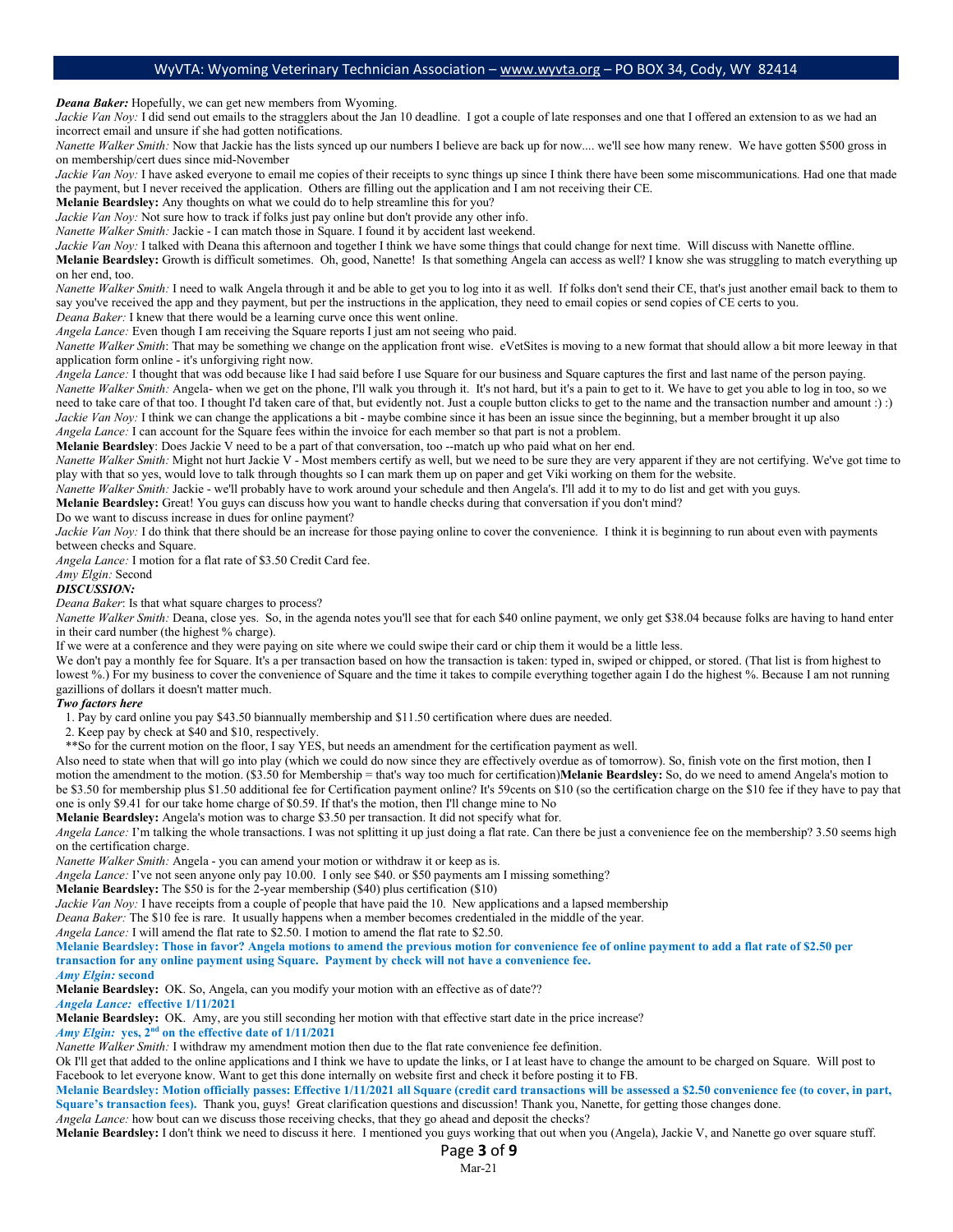**Melanie Beardsley:** We will move to Amy – **Secretary Report.** Amy! Welcome! What questions do you have thus far?

*Amy Elgin:* All the questions. Once I receive the computer I will know more.

**Melanie Beardsley:** Anything pressing you need to know tonight?

*Amy Elgin:* I don't think so. I'm good right now.

**Melanie Beardsley:** OK. You are welcome to call any time. I might not have answers but can tell you where to go to get them!

*Amy Elgin:* Thank you for that

**Melanie Beardsley:** We will move on to our hard-working **Treasurer**.

**Melanie Beardsley:** Angela, did you get with Jackie V to track down the checks in the envelope that disappeared in October? So she could contact those folks and let them know?

*Angela Lance:* I did not. It was just one check not to minimize the error.

**Melanie Beardsley:** OK. Add it to the list. I would think that person/those folks would be contacting us wondering why the check hasn't gone through. Did you have receipts for food/drink/etc. to turn in for your trips or just the milage?

*Angela Lance:* I did not. But hopefully can address that when we get together over the other issue and will try to have that resolved by February's meeting.

I think we have resolved the Square Issues and we do not need to look at a new Merchant Services provider.

Also, I did see that we looked into what Bank of the West can do and it seems that Square is the way to approach CC transactions for now.

*Nanette Walker Smith:* **Mileage:** You can take a deduction for the business use of your personal car on Schedule C of IRS Form 1040. The IRS sets a standard mileage reimbursement rate. For 2020, the federal mileage rate is \$0.575 cents per mile. 456 miles x \$0.575 = \$262.20 for 3 trips to deposit checks.

*Angela Lance:* Just the mileage. Also, just to add I think this is another great reason to just have the person receiving the checks to deposit.

**Melanie Beardsley:** Agreed, Angela. If the communication is there for what amount is being deposited for what reason.

*Nanette Walker Smith:* **I motion we reimburse Angela for mileage.** 

*(Agreed Angela; however, you need a picture of the check to know who paid what or be able to log in and get that from the bank. IMHO have whomever (Jackie VN) take pictures and text them to you OR a typed-out Member name, clinic, check # and amount, and date (something else we'll discuss at our meeting). Angela Lance: yes, I just need a copy via picture of the transactions, amount, and whom it's from and what it's for.*

*Deana Baker:* **2nd**

#### **Melanie Beardsley: Motion passes unanimously.**

*Nanette Walker Smith:* **I motion we reimburse Angela for the Secretary of State for \$52.50***. (Question - SoS went to biennial correct? That's why it's \$49 this year instead of the \$29 previous years?)*

*Angela Lance: Yes*

*Melanie Beardsley: I'm assuming you have the receipt and all for the Sec of State, Angela?*

*Angela Lance: Yes*

#### *Jackie Van Noy:* **second**

*Nanette Walker Smith: And we have the contact email changed to Treasurer@wyvta.org as well, with me still on as second just in case.*

**Melanie Beardsley: Motion passes unanimously.**

*Angela Lance:* I just wanted to reassure that the efile 990N tax form it is not due till March and I will file the form just as soon as it is fileable which is I believe after January 31,2021.

*Nanette Walker Smith:* Angela - yes you will eFile the taxes and that link becomes available usually after Jan 31

*Angela Lance:* I am still not sure who the missing check was from?? Dena for CE reg?

*Nanette Walker Smith:* Mel, envelope was in October, it was most likely from the conference, had one check. We saw it in conference stuff, but envelope is now missing, unsure if check was deposited or who it belonged to as all income/exp are not completed yet. I think it was Dena's payment for the conference. Then with her family emergency, we didn't want to interrupt her. She reportedly paid and we already voted to reimburse her due to that emergency. Tom has all the documentation from the conference including the registrations. Just awaiting finalization.

**Melanie Beardsley:** I thought it was a letter that came that had a check in it.

*Nanette Walker Smith:* Fall CE is That's not included in the Treasurer's reports that I saw. Fall CE expenses and income including donations should be a separate report as it spreads over several months. That way we can compare year to year of just that instead of trying to find it in the months.

**Melanie Beardsley:** I know he hasn't. More on that in his section. Yes. I do remember discussion/voting to reimburse her. So, we still need to have a conclusive CE Fall '20 report and need to contact Dena if we still don't have an answer on that check.

**Melanie Beardsley:** Angela, did you want to discuss debit card/benefits to consider getting one for?

*Angela Lance:* Yes. the main reason for a debit card is so that when we are accounting our transactions and on our accounting, reports will show more than just reimbursements and it will help with planning in the future.

*Nanette Walker Smith:* So, the debit card is / can be a problem. I understand the ease; especially if we have larger bills, but the problem is we are supposed to have checks with 2 signatures to ensure that we don't have 1 person taking off with all the money. Normally it wouldn't be much of a concern, but because we are a NP this is one of the things the IRS watches very closely. We have done very well with our money.

*Angela Lance:* I am the only one who signs checks, we don't do a two-signature signing.

*Nanette Walker Smith:* So, my question is who would hold the debit card and how/when it would be used.

*Angela Lance:* Treasurer would hold. Everything to be paid for would still have to be approved before purchasing and then once approved the treasurer would call the vendor and pay for the transaction via debit card an1`d then within the books account for the money properly.

**Melanie Beardsley:** So, there would still be some reimbursements happening, too. Like for travel, etc. How would we reimburse you for travel, then? How would we monitor the card? Would we need to monitor the card? (It's not that I don't trust you, but I might not trust the Treasurer 6 years from now.)

*Angela Lance:* actually, yes there would be some reimbursements for travel

*Nanette Walker Smith:* I believe I remember the bank stating they don't do 2 sigs anymore - although the signature card allows one of 2 people to sign and the other is the president, yes?

**Melanie Beardsley:** Yes, Nanette. On the card thing.

*Angela Lance:* For monitoring I think the president has access to the bank's web app or web page I am sure we could set up notification for when items go through via debit card. The only things going through debit would be items that again have been motioned with approval.

*Nanette Walker Smith:* Ok so we need a motion for this AND this needs to get it into policies/procedures. That said, another policy and procedure would be that the books be audited annually, probably at our annual meeting??

**Melanie Beardsley:** Internally audited?

*Nanette Walker Smith:* Good question Mel – Auditors should be other than the Treasurer and President and should be 2-3 people. Could be a member and 2 board. **Melanie Beardsley:** This would need to be part of the President's "Bible" (Notebook).

*Nanette Walker Smith:* So, Angela - for your travel, such as the deposit runs you did, you'd be submitting for reimbursement and being paid by a check, not using a debit card for those is what I think Mel is asking.

*Angela Lance:* Hopefully, the reports are now more transparent, and we will now be viewing said reports monthly also.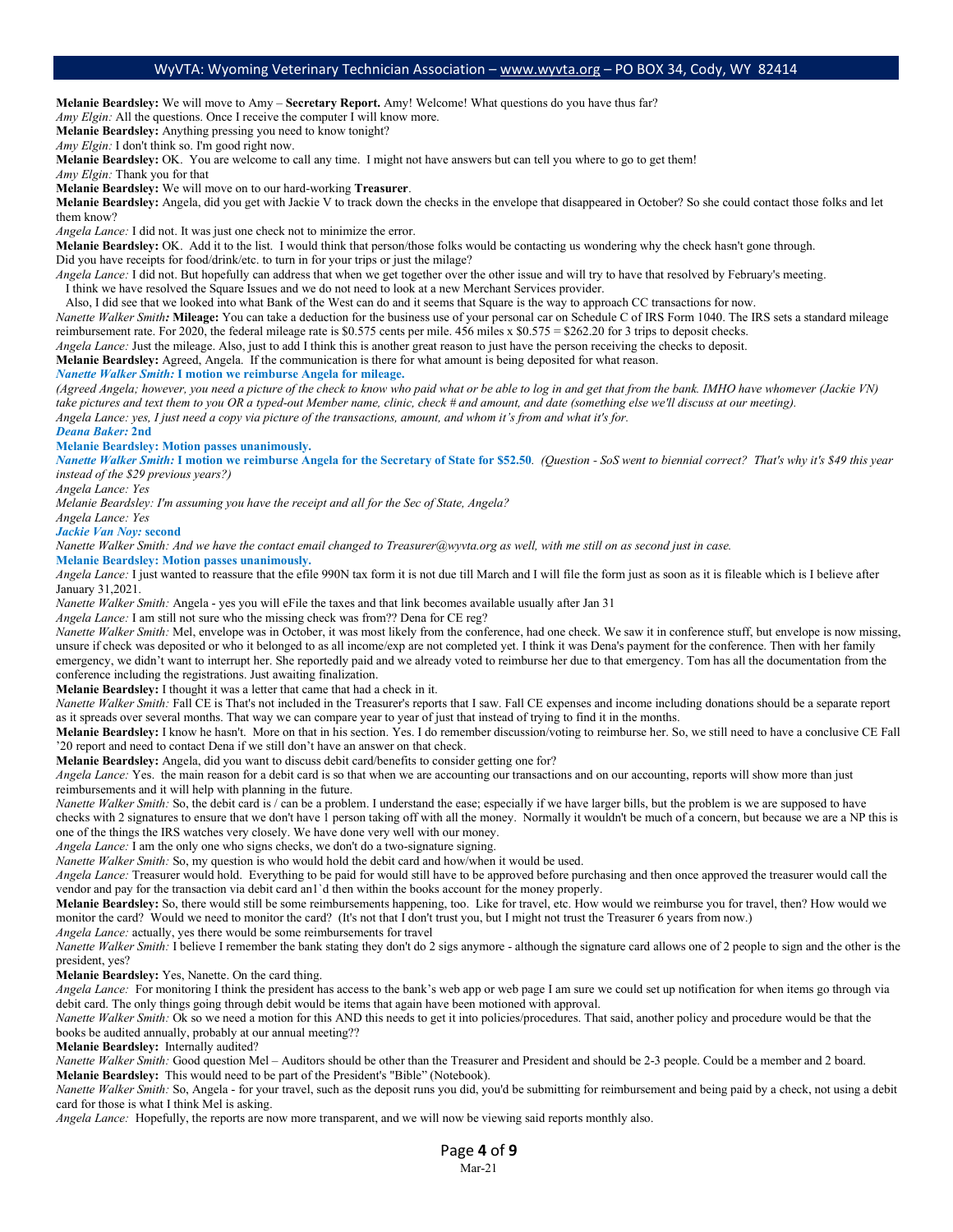Melanie Beardsley: Now that everything is digital and connected, I do think now is the time to revisit it. Are we ready to vote on it now? Are there further questions? Do we want to chew on this a while and vote next month? There are a lot of things to consider.

*Nanette Walker Smith:* Have you talked to the bank about getting a debit card for the account? Oh, and do we have any of those funds in a savings account? That one we have to look at because I'm not sure (can't remember) if we can invest nonprofit monies.

**Melanie Beardsley:** It is a business checking account that all our monies are in.

*Angela Lance:* Correct. I am hoping that we don't ever have to reimburse me for travel:) I was thinking debit for the NAVTA Conference and there would still be reimbursement for meals in that case also, but we could pay registration, motel, and airfare and the bigger expenses.

*Nanette Walker Smith:* I think we should get the bank info on this - is there a charge (shouldn't be)? They need to be reminded this is for a nonprofit association on a business checking account. They may have a maximum amount allowed on the debit card.

*Angela Lance:* Yes, we can revisit this in February.

**Melanie Beardsley:** Sounds like we should table this until next month. Angela, will you contact the bank about details on how this would work for a nonprofit as far as limits and such on their end?

*Angela Lance:* I think one account is sufficient moving money back and forth is an added hassle. Yes, I will contact the bank and get the info and I am positive that I will not be able to go in and get a debit it will take both the President and the Treasurer, and the card would be transferred with the Treasurer.

**Melanie Beardsley:** That would be easy enough to do on one of your trips through here. I'm usually around. Great questions, observations, discussion, folks! *Angela Lance:* yes, lets table for now.

**Melanie Beardsley:** Angela, do you have more info regarding the QuickBooks Online renewal?

*Angela Lance:* Sent you a text I thought. I went ahead and renewed the QBO account because I needed to have access. I was able to pay with a WYVTA Check no reimbursement and you should see the amount of the transaction on the QBO Online Banking page. I believe it was \$70.00.

**Melanie Beardsley:** The renewal is with the TechSoup stuff, correct, Angela? So, do we need to vote (though retrospectively) on the QuickBooks renewal? *Angela Lance:* That is correct. We can table QBO payments I had stated the same thing previously. I think we can find a viable solution with Square. *Angela Lance:* **I motion that we renew the QuickBooks Online account Via TechSoup paying with a WYVTA check. For \$70.00 We had discussed this being a recurring payment in December 2020**

*Nanette Walker Smith:* **Second with a request** *- Angela - please prepare a list or put on your Treasurer's calendar in your notebook and send to me so I can update those payments that we have recurring annually, or biannually so future Treasurers have that list and know what's coming up when and are prepared.* **Melanie Beardsley: Motion passes unanimously.** FYI: Angela went to a CE due to her work promotion and found out how to connect our account to automate this Excel worksheet. This all comes straight from our TechSoup/Bank/QuickBooks! So cool!

Melanie Beardsley: OK, we have to approve Treasurer reports from last year. Did everyone have a chance to go over them? Do you want me to round up the year one? Month by month? We had approval on the hard-to-understand ones through June. Does anyone have any questions on any of them? I can try to pull one up and share if there is a question.

*Nanette Walker Smith:* This is great Angela - thank you so much for doing it. And great job on bank fee corrections :)

**Melanie Beardsley:** If there are no questions, I don't see why we can't vote July-Dec.

*Nanette Walker Smith:* **Motion to approve July 2020 through Dec 2020 Treasurer reports and the Annual Treasurer report**

*Jackie Breed:* **I second** 

**Melanie Beardsley: Motion passes unanimously.** Thank you, Angela!

**Melanie Beardsley:** Anything else from you before we move on to Tom?

*Nanette Walker Smith:* I can update you on the Secretary computer. I got a text and email from LeAnne. Computer et al will be sent out via FedEx tomorrow to Amy. Amy and I will both get tracking information and Angela should be receiving the FedEx bill. Amy you should have that computer etc. probably by the end of the week. *Nanette Walker Smith:* I recommend we (Amy and I) do a January newsletter with just the January meeting minutes, intro Amy, and All the Treasurer reports for 2020; quick down and dirty with the new board listing as well as soon as she gets the computer.

**Melanie Beardsley:** I don't think that is a bad idea at all. It would let her dip her toes in and get members caught up on the treasurer reports.

*Nanette Walker Smith:* We have to publish monthly for community review and transparency on the Treasurer Report.

**Melanie Beardsley: Past President Report:** Tom gave me permission to share...his Dad passed away from COVID earlier this week. He is looking at lots of back and forth to Colorado and lots of quarantine when he is back in Casper from Colorado. He said he anticipates things to settle down to some degree in a couple of months but is going to be all over the place for a while.

I told him I would work on the CE report from last fall so I may be contacting folks if I have questions/holes to fill.

*Nanette Walker Smith:* You want me to handle a card to Tom or Amy would you like to handle that as your first Secretary duty before the computer arrives?

*Amy Elgin:* I can do it

*Nanette Walker Smith:* Thanks Amy

**Melanie Beardsley:** He will still be in contact with vendors and said Nutramaxx is interested in sponsoring/speaking Sun and Zoetis sounds like they will likely commit to Sat. He will keep me abreast on possible topics, etc. so that I can bring that info to meetings when he won't make it.

*Nanette Walker Smith:* Thanks for letting us know Mel.

**Melanie Beardsley:** Meeting dates: Any thoughts/objections/questions to these proposed dates?

*Nanette Walker Smith:* I should add the dates for CE in there - I think Tom gave us the dates already... Sept 11 & 12, right?

**Melanie Beardsley:** Correct

*Nanette Walker Smith:* Ok if no issues with that we'll publish this in the newsletter and I'll get it up on the website as well.

*Angela Lance:* Thank you Nanette. The rest of your report?

*Nanette Walker Smith:* No Board Notebook updates aren't done. Days have been blocked off to get them rolling this week. I'm not sure if I should just hope that everyone has their specific notebook and all documentation they are supposed to have and when I send the updates if there are any (everyone will have at least 1 to add) people will actually look.

**Melanie Beardsley:** Per the CBs, Tom is chair of the Scholarship Committee. I know Cambria helped with it the last couple of years as a Member At Large. However, she is no longer able to attend meetings, etc. Is there anyone willing to volunteer to be on this committee? It's easy. In fact, many years no one has even put in the effort to apply.

*Nanette Walker Smith:* Deana is our only MAL so automatically sits on that committee. Unless she doesn't want to :) We can always have the third be a member? Cambria may want to still help. MAL are there to be helpers to any committees

**Melanie Beardsley:** Jackie B, would you be interested? Then you would be close to get together with Tom if needed? I think it is good to have 3 people in case of a tie. (If we get anyone to apply.) Deana, are you willing to be on the committee?

*Jackie Breed:* Yes, I would be more than happy to help. I was on the committee last year, but of course didn't have any work to do on it.

**Melanie Beardsley:** I was remembering that. Thank you! I have notes about next month having changes to the application, etc. However, with the news of Tom's Dad and the deadline not until June, I think we can push that to March or even April, so Tom isn't worrying about that for a few weeks.

*Nanette Walker Smith:* We really need to get the scholarship out and advertised. That's been the problem in the past. Getting it to online students is huge that are WY residents.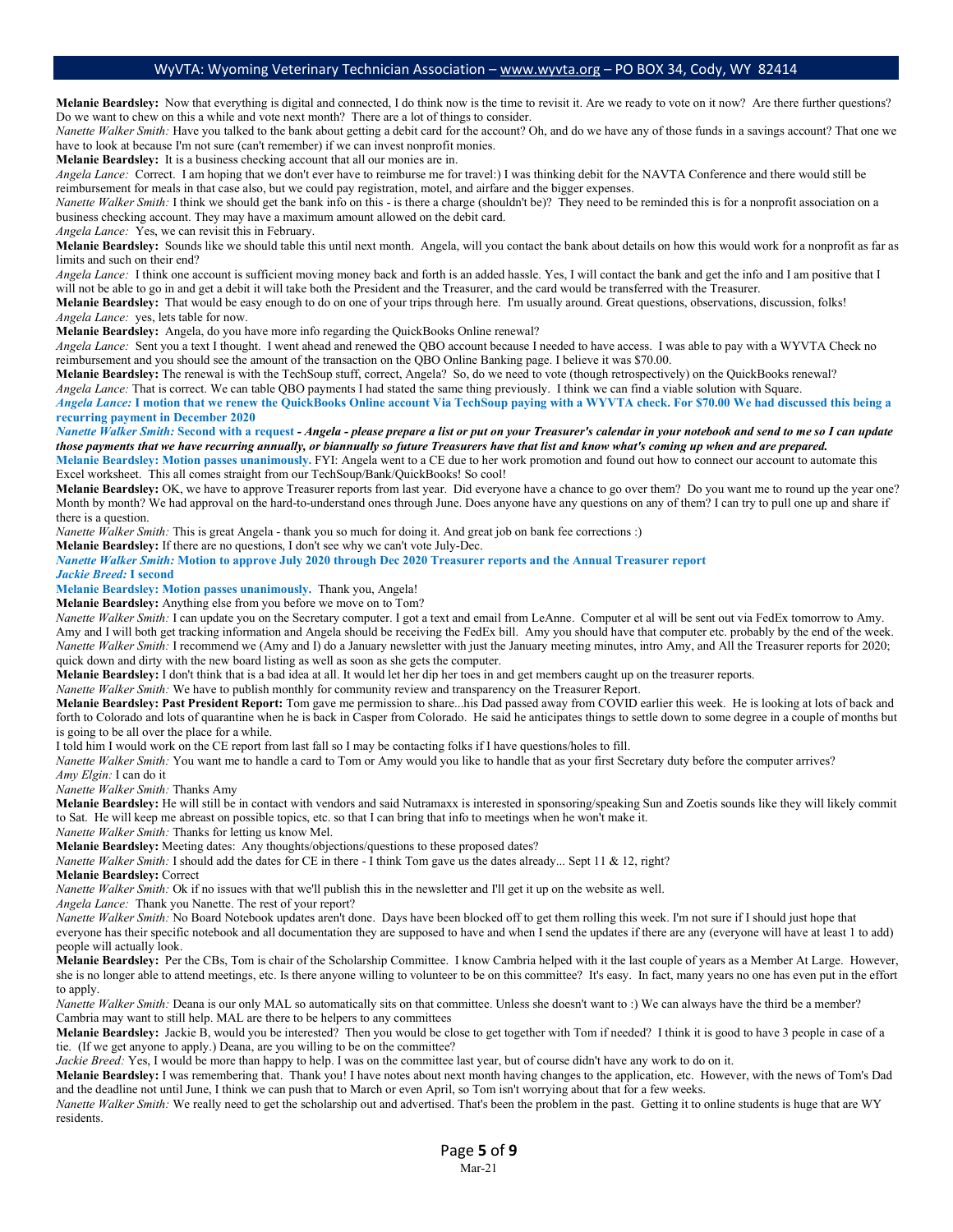**Melanie Beardsley:** Agreed, Nanette. I reminded my coworker of it. She is going to EWC and will be eligible for it. Angela, since you are in Torrington...could you pop into the Vet Tech building at some point and just remind them that we are here if we can help with anything and remind them of the scholarship? *Angela Lance:* I would love to. I will do so by the February meeting and make notes and include with my January 2021 reports next month.

*Nanette Walker Smith:* If you have notebook changes Angela send them to me, I'm updating them now

*Angela Lance:* I will do so but it will be later in January hope that is okay.

*Nanette Walker Smith:* Yep, fine Angela

The bouncing emails were for Jackie to cross reference to applications we have on file. She's catching up on those, checking spelling, etc. and we will be creating a new membership emailing list as soon as she's done with the membership renewals and cross checking. That is one board position that is reaping benefits already by having its own dedicated computer.

That's it for me. Amy and I will get together this weekend or next week.

*Jackie Van Noy:* I sent those email corrections to whoever it was that requested them

**Melanie Beardsley:** Let them know to check our website/FB page for details.

*Nanette Walker Smith:* On that last one Melanie with the State Vet Board - can we please keep that on the agenda - I believe Tom has the connection and as PP this is his arena. We also need to see if the practice act is opening this year or not.

**Melanie Beardsley:** Yes. It will be there next month.

*Angela Lance:* **I motion to adjourn.**

*Amy Elgin:* **second**

**Melanie Beardsley: Motion passes unanimously. Meeting is adjourned at 10:22pm. Thanks everyone.** 

#### **WyVTA Meeting Minutes February 14, 2021**

**Melanie Beardsley:** I'm going to go ahead and call the meeting to order at 7:06pm.

I guess we will start with you, Jackie B. **NAVTA Report**

*Jackie Breed:* Leadership summit: Virtual and FREE!!!

•Saturday, February 20, from 2-5 pm Eastern (Earns 3 CE credits)

•Wednesday, March 3, from 7-8 pm Eastern (Earns 1 CE credit)

•Wednesday, March 10, from 7-8 pm Eastern (Earns 1 CE credit)

•Wednesday, March (TBD), from 7-8:30 pm (Earns 1.5 CE credits)

National Association of Veterinary Technicians in America [\(www.navta.net\)](http://www.navta.net/)

**Melanie Beardsley:** This is exciting news!!! Amy, this is the conference we were looking into last month. Typically, it is the first part of January in Chicago. This year it is free and virtual!

*Amy Elgin:* That is awesome

*Jackie Breed:* Yes! The Leadership Summit is fast approaching, but there is still time to register! There are links on NAVTA's website and Facebook page for registration and full course descriptions. It is nice that the courses are spread out over several days, makes it easier to attend.

**Melanie Beardsley:** If you can, I would encourage everyone to attend. I thought that was good, too, Jackie. Also, I can keep my attention on the computer for an hour or two. A full couple of days would be rough.

*Jackie Breed:* I would encourage everyone to follow NAVTA's Facebook page if you do not already. You do not need to be a member. There is so much helpful information!

**Melanie Beardsley:** What all do you have to share with us, Jackie V: **Membership/Certification**

*Jackie Van Noy:* Most of the membership renewals are done - there are still a few stragglers. Nanette and I had a conversation regarding the forms and reporting from Square to help streamline things.

*Nanette Walker Smith:* Angela and I still haven't walked through the Square where it shows the person's name and the invoice number and last 4 of the cc. She doesn't need to recreate this in intuit. Square will run invoices if we put membership listings in there - just name addy phone and email which would REALLY help with the CE registration. So we have time coming on that.

**Melanie Beardsley:** Hopefully you can get together again soon and finish up streamlining. Sounds like you guys made some headway, anyways.

I can see it all coming together for CE registration now that you mention it!

*Nanette Walker Smith:* Most important is what Jackie has been doing - HUGE undertaking and she's updated the member list with the new members and any email changes in checkmymail so that was way helpful.

*Jackie Van Noy:* For now I have just had people forward their copy of their receipt so I had proof of payment - hopefully that can be generated straight from Square in the future

**Melanie Beardsley:** They are getting it to you when you ask, Jackie**.** I'm so glad you have a computer now, Jackie! I know communication and response on matters has been a frustration for members. This will, hopefully, streamline everything and make your position so much easier to keep track of! Updating the member list-lots of details! Thank you, Jackie! That is a big job!

*Jackie Van Noy: S*o far they have - guess they really want proof that they are still certified

*Nanette Walker Smith:* I'll work with Amy after we get the newsletter done on that stuff. Amy - since we did vote on the treasurer reports last month we need to get all those into the newsletter too

**Melanie Beardsley:** Nanette, Amy and I chatted via e-mail this weekend. I sent them all to her. Any other comments ?

*Jackie Van Noy:* not at this time - will keep working with Nanette to streamline the certification forms

**Melanie Beardsley:** Amy, I know you are hard at work on the first newsletter. Any questions or other updates from you?

*Amy Elgin:* Newsletter is next month. Please get me your updates!

*Nanette Walker Smith:* The dates for the meetings went out to the board the end of December - no one replied so by default were accepted.

**Melanie Beardsley:** Yes. Newsletters are going to be one after the other this time

*Nanette Walker Smith:* Amy took her first stab at the newsletter and did a great start. Just need to do a little formatting and then edit the minutes down, get the treasurer reports in there and the meeting dates and it'll be good to go. New computer plus Office 365 to convert things to, so it may take a bit.

**Melanie Beardsley:** I do need a motion to reimburse LeAnne for \$59.02 for shipping the computer to Amy.

*Nanette Walker Smith:* **I motion to reimburse LeAnne for \$59.02 shipping of sec stuff to Amy**

*Jackie Breed:* **I 2nd**

**Melanie Beardsley: Motion passes. Thank you!**

*Amy Elgin:* I need to sit down with someone and go over duties, etc

**Melanie Beardsley:** Did you get the 3 ring binder from LeeAnne with the computer?

*Amy Elgin:* I did, still need to just figure things out for the most part I think I'm getting it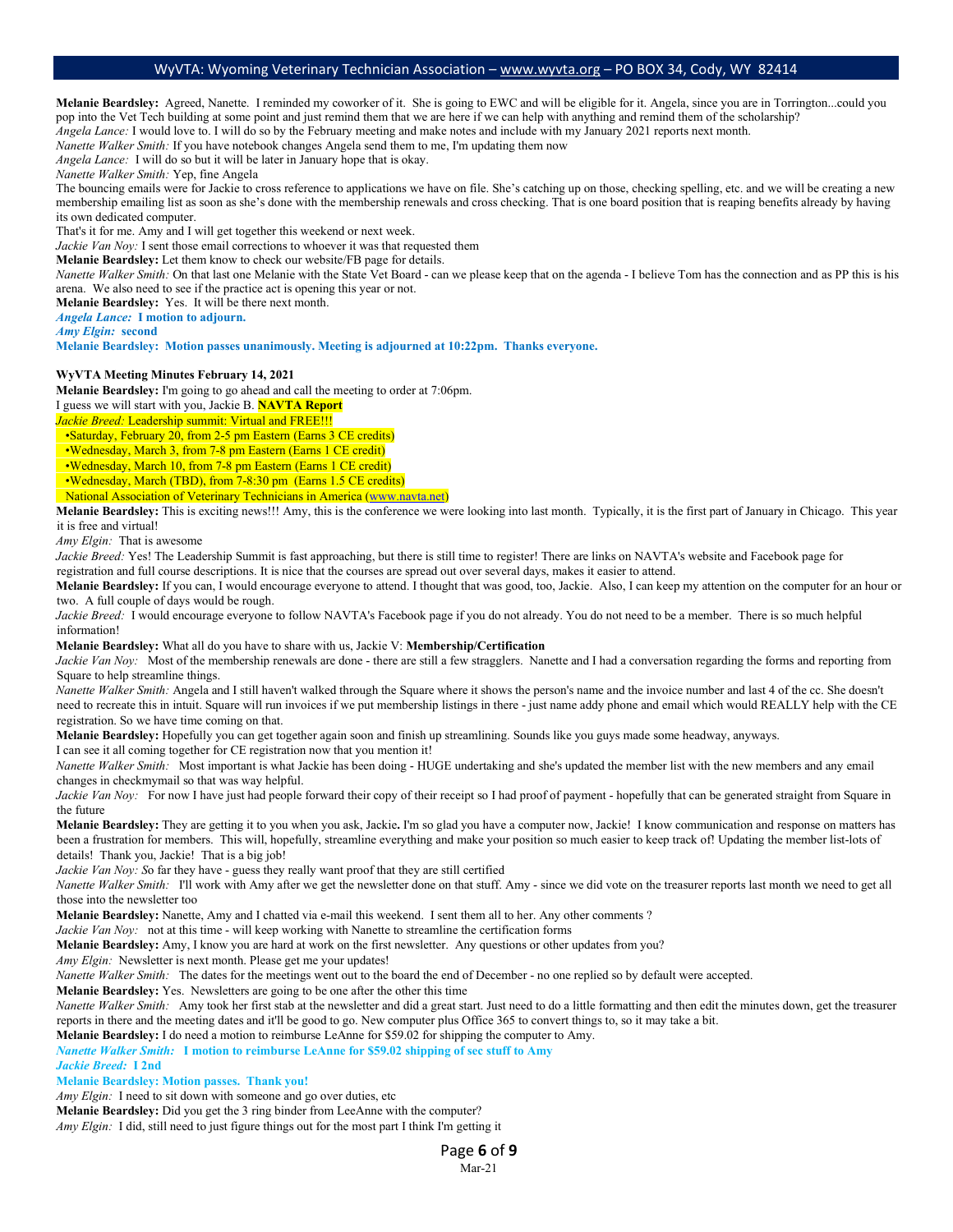*Nanette Walker Smith*: Amy and I need to set time too. She did great getting the computer up and running - just one hick up. Now just a rhythm and finding time for us to get through things in short bursts most likely

**Melanie Beardsley:** It should have most everything in it, but feel free to reach out as you have questions come up. Nanette will be a better resource than I on the secretary front, but I'm happy to help where I can. I think you are doing great thus far!

**Melanie Beardsley:** Angela didn't update me on if she talked to the bank. I'll include/remind that in my e-mail to her about LeeAnne's reimbursement. Did you guys get to try to narrow down the missing envelope from Oct, Jackie V?

*Jackie Van Noy:* I haven't spoken to Angela - Nanette thinks it is from Dena Wallace

*Nanette Walker Smith:* I'd prefer not to talk about a debit card until we have all clarifications from the bank; how best we can do that without running the risk of loss of either the card or of monies. If we got audited - a single card any single person could use would be a huge red flag. We have enough money in the bank to meet that red flag.

**Melanie Beardsley:** I totally agree that the bank card vote shouldn't happen until a good update from the bank happens.

If it was a check for membership/certification then I think we would be being contacted about why our check hasn't cleared the bank.

*Nanette Walker Smith:* I thought Tom was going to try and talk to Dena and see if it was hers. I could try and give her a call and follow up - I don't want Tom to have any more on his plate.

**Melanie Beardsley:** I agree, Nanette. If you do that, will you ask her about sending the Vice President notebook to Tom. That didn't happen and he had forgotten about it until we were talking last week.

Let's look at the **Treasurer's Report** The report is a little hard to read. This is what she sent me this time. It is much more itemized out.

**Melanie Beardsley:** I thought it would be helpful saving the two pages side by side...I think I was wrong.

This is not helpful to our members. It should be beginning balance, income broken into types - no personal names, expenses-no personal names, broken into categories with who it went to and then ending balance. What she's sent is great should we ever get audited so YES keep it, but it's too detailed for the newsletter. *Nanette Walker Smith:* Is this report from the bank or from Square Melanie?

**Melanie Beardsley:** It's from QuikBooks (Intuit)...so both?

*Jackie Van Noy:* Almost everyone has opted for the online payment option since it was made available – so the convenience fee we voted on last month will be advantageous

*Nanette Walker Smith:* OK good to know Jackie, thanks. I have not gotten that fixed internally or online yet. Mel are we voting on this or waiting? **Melanie Beardsley:** Great question. I just got it a little bit ago so hadn't looked it over in detail. It doesn't even have the checking account total on it that I can see. I

think we probably should wait and I'll add a excel form request like she gave me the end of the year for voting on and add it to my e-mail to her.

**Melanie Beardsley:** I talked to Tom last week. He is still narrowing stuff down. Saturday speakers/topics are getting finalized. Still working on Sunday. He said the biggest thing he wanted to bring up as of now is that neither company is wanting to provide notes.

*Nanette Walker Smith:* I replied to Tom that if could ask that they at least provide an outline so people can write notes on them - see where focus is going. Other part is the hematology could be really basic if we aren't careful so they need to provide detail of inclusion. He agreed he had the same feelings. The companies just don't want stuff to leak

**Melanie Beardsley:** It shouldn't be too basic if RACE approved, though. Or am I wrong? And refreshing of the basics isn't a bad thing in my mind.

*Nanette Walker Smith*: A lot of the info they'll bring with them as well. I'm fine with not having full proceedings but we have to have info to apply for approval if needed and it helps us get people there and to know what's coming. Less proceedings I have to do the better - and less cost we have to deal with. RACE doesn't care how basic, but they will NOT approve for DVMs if it's too basic. An outline of what will be covered is the least - what will happen is they won't have a speaker assigned until the week before on their side so we won't even be able to advertise that other than Nutramax and Zoetis are sponsoring and supplying speakers. **Melanie Beardsley:** I'll talk to Tom more. That was one of my thoughts. Is this RACE approved for techs/vets/both?

**Melanie Beardsley:** Any other thoughts on this?

*Nanette Walker Smith:* That's the way the industry game is played. We are not a BIG conference so we fall to the bottom of targets. We always try for both if possible because we like to urge teams to learn together. It's to the vendors benefit to go for both to get more DVM buy in.

I think Tom's doing fine; he needs to say we want it approved for DVMs and Techs because we expect both to show. That will ramp us up on the list a bit. The vendor will be going for the RACE, remember WE are not RACE approved, We can approve for VTs because we control certification standards in WY and request DVM through WY State BVM

**Melanie Beardsley:** My understanding is that Nutramaxx has a vet that they are planning on sending. I don't know about Zoetis. I'll mention it to him. *Nanette Walker Smith:* Otherwise, the fact he's this far along on the list is great and he wanted to see what would happen with a larger sponsor presence.

**Melanie Beardsley:** Yes, considering all that has been going on, he is doing very well on our front!

Tom did just get me the documents from the **2020 CE meeting** last weekend. I was on call last weekend and working on the meeting this weekend. I will work on it when I get a chance to focus and try to get it put together prior to next month's meeting. He is NOT going to have time or energy to get it done. I pretty much had to pry it out of his hands, but he finally agreed to let me work on it

I left meeting dates here and will probably keep them in my notes for meetings through the year. As Nanette said earlier. It's set in stone (ish) now and will be published. *Nanette Walker Smith:* So agenda I put the dates for meetings and newsletters. I did alter newsletters because we got off to a slow start.

Note September 5th meeting is Labor day weekend and it's final prep for the conference. IF we are all together ready we could do last Sunday in August OR skip that weekend due to holiday

Melanie Beardsley: It may have to depend on where we are with the conference prep. It would be great to feel so put together that we don't think we need to meet! *Nanette Walker Smith:* Moving on - Tom had mentioned something about the scholarship form changing, but other than him being the send to person I don't have any changes. But we need to get this out. Cambria said she can send the list of where she sent it to ... she offered her assistance. If she could put that info she has in an excel sheet, I could load to our email system and just have the letter drafted and send it to the schools.I'll get a hold of Cam and see if I can get that from her **Melanie Beardsley:** Tom and I did touch base a little on the scholarship. He just mentioned he had some ideas of changes of the application. He was going to try to contact the rest of the committee about that. Present it to us next meeting. It would be good to have that list in maybe the Past President and Nanette's hands. **Melanie Beardsley:** Sounds great! Thanks, Nanette.

**Melanie Beardsley:** I think that is all I have besides reminding everyone (myself mostly) to delete e-mails from the checkmymail accounts! *Nanette Walker Smith:* State Vet Board Cmte - I think Tom's a bit overwhelmed to ask him to look into this. Anyone up to this? Jackie/Jackie? *Jackie Breed:* What does that entail?

*Jackie Van Noy: I*s this regarding the practice act? I was past pres the last time the practice act was open and did a lot of campaigning then

*Nanette Walker Smith:* Yes and we need to see about getting a rep to get an invite to any meetings so we at least have an ear on the floor

**Melanie Beardsley:** I kind of feel like I have failed with my communication from my post on this front. I'm not sure I'm up to committing to more at this time.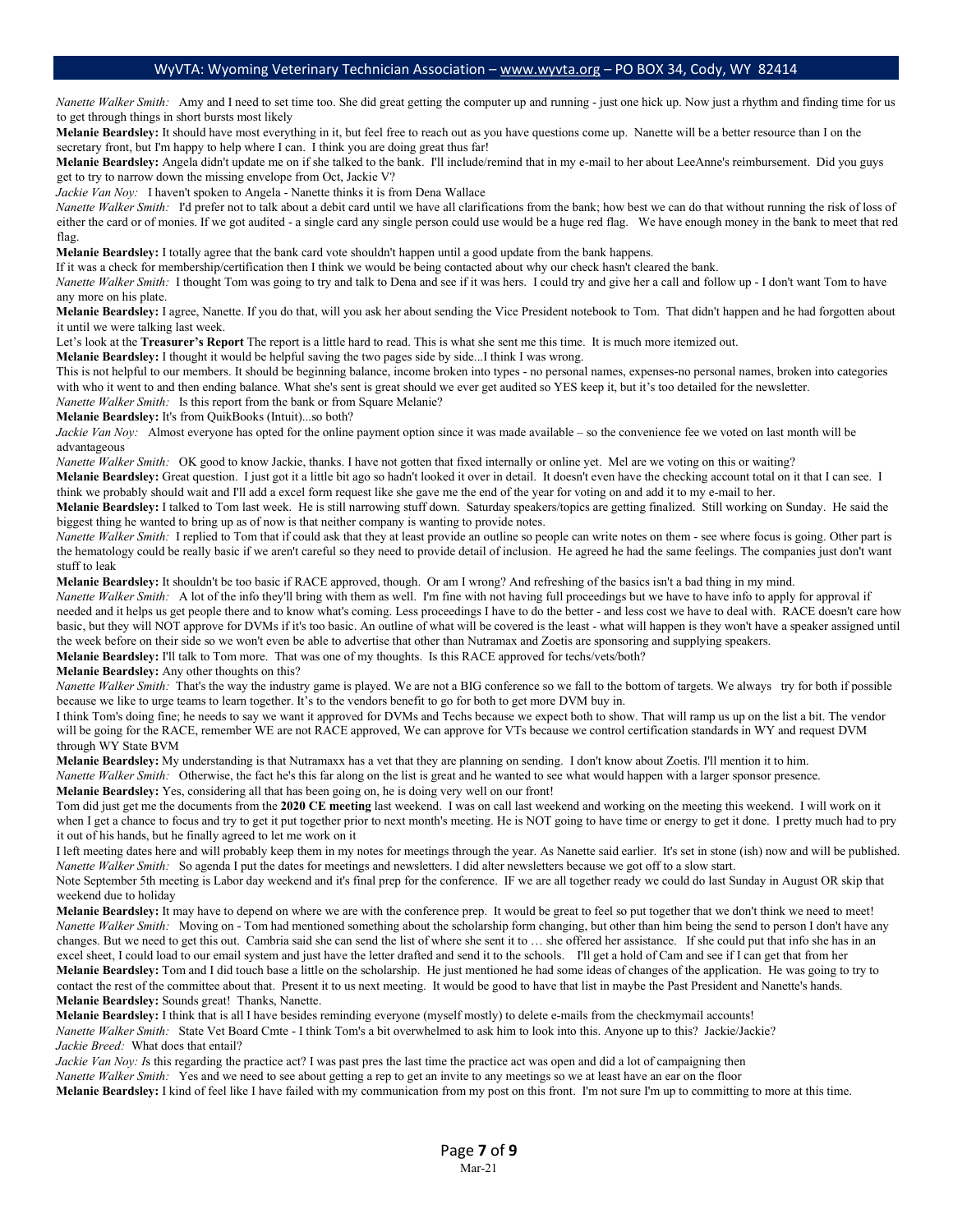*Nanette Walker Smith:* That's why this position Mel is for the Past Pres - someone who's been around long enough preferably. Really it's unlikely we'd be allowed to the inner circle - but you never know we might get lucky. Usually we ask for invite for meeting to be a listener. Mel, if you can put that in the agenda for next time so folks can think about it?

**Melanie Beardsley:** Sure. We also have Deana out there. I don't know how she would feel...

*Nanette Walker Smith:* Yes of course Deana would be worthy as well. Jackie and Jackie too.. Shoot all 3 might be allowed in or could work as a cmte and spread the time/wealth.

Will add Angela back on my schedule too - I need dedicated time - not long - to walk through Square side by side so she sees it. Also will pull an old newsletter copy with a treasurer's report and see if that helps.

**Melanie Beardsley:** Thanks for all that all of you do!! Don't forget to register for the leadership conference if you are able! Motion to adjourn? *Nanette Walker Smith:* We can call the mtg at 8:45pm. Can't adjourn, no quorum.

#### **JOB BOARD:**

#### **Help and input needed for Research Study: Veterinary Support Staff (Colorado & CDC)**

We hope for more participation from veterinary technicians and other support staff from your organization. This study is the first of its kind and we value the input of these staff.

Our research is being conducted at the Colorado School of Public Health in conjunction with the CDC. The purpose of our study is to assess the role of veterinary support staff in the clinic and gather their attitudes and beliefs regarding antimicrobial use, resistance, and stewardship. Responses to our survey will make a substantial impact on the overall understanding of antibiotic use in small animal medicine. We have participation from many states across the US and would love you to participate, as well. Please share the survey with your members.

Participants are asked to complete a 5-minute, anonymous, and confidential survey. Responses will be used to develop training tools and sustainable antibiotic use plans.

#### **Survey Link (open until March 31st, 2021):**

[https://na01.safelinks.protection.outlook.com/?url=https%3A%2F%2Fucdenver.co1.qualtrics.com%2Fjfe%2Fform%2FSV\\_](https://na01.safelinks.protection.outlook.com/?url=https%3A%2F%2Fucdenver.co1.qualtrics.com%2Fjfe%2Fform%2FSV_4VjbFnBgqZBZe2a&data=04%7C01%7C%7Cd9714717d5254f264a1808d8e0f41ee2%7C84df9e7fe9f640afb435aaaaaaaaaaaa%7C1%7C0%7C637506688047386950%7CUnknown%7CTWFpbGZsb3d8eyJWIjoiMC4wLjAwMDAiLCJQIjoiV2luMzIiLCJBTiI6Ik1haWwiLCJXVCI6Mn0%3D%7C1000&sdata=I9QuBlbnDEv6RLoXp7Bn%2BY5S0DfHsw5gjXb5NBQqVaI%3D&reserved=0) [4VjbFnBgqZBZe2a&data=04%7C01%7C%7Cd9714717d5254f264a1808d8e0f41ee2%7C84df9e7fe9f640afb435aaaaa](https://na01.safelinks.protection.outlook.com/?url=https%3A%2F%2Fucdenver.co1.qualtrics.com%2Fjfe%2Fform%2FSV_4VjbFnBgqZBZe2a&data=04%7C01%7C%7Cd9714717d5254f264a1808d8e0f41ee2%7C84df9e7fe9f640afb435aaaaaaaaaaaa%7C1%7C0%7C637506688047386950%7CUnknown%7CTWFpbGZsb3d8eyJWIjoiMC4wLjAwMDAiLCJQIjoiV2luMzIiLCJBTiI6Ik1haWwiLCJXVCI6Mn0%3D%7C1000&sdata=I9QuBlbnDEv6RLoXp7Bn%2BY5S0DfHsw5gjXb5NBQqVaI%3D&reserved=0) aaaaaaa%7C1%7C0%7C637506688047386950%7CUnknown%7CTWFpbGZsb3d8eyJWIjoiMC4wLjAwMDAiLCJQIjoiV2luMzl [iLCJBTiI6Ik1haWwiLCJXVCI6Mn0%3D%7C1000&sdata=I9QuBlbnDEv6RLoXp7Bn%2BY5S0DfHsw5gjXb5NBQqVaI%3D](https://na01.safelinks.protection.outlook.com/?url=https%3A%2F%2Fucdenver.co1.qualtrics.com%2Fjfe%2Fform%2FSV_4VjbFnBgqZBZe2a&data=04%7C01%7C%7Cd9714717d5254f264a1808d8e0f41ee2%7C84df9e7fe9f640afb435aaaaaaaaaaaa%7C1%7C0%7C637506688047386950%7CUnknown%7CTWFpbGZsb3d8eyJWIjoiMC4wLjAwMDAiLCJQIjoiV2luMzIiLCJBTiI6Ik1haWwiLCJXVCI6Mn0%3D%7C1000&sdata=I9QuBlbnDEv6RLoXp7Bn%2BY5S0DfHsw5gjXb5NBQqVaI%3D&reserved=0) [&reserved=0](https://na01.safelinks.protection.outlook.com/?url=https%3A%2F%2Fucdenver.co1.qualtrics.com%2Fjfe%2Fform%2FSV_4VjbFnBgqZBZe2a&data=04%7C01%7C%7Cd9714717d5254f264a1808d8e0f41ee2%7C84df9e7fe9f640afb435aaaaaaaaaaaa%7C1%7C0%7C637506688047386950%7CUnknown%7CTWFpbGZsb3d8eyJWIjoiMC4wLjAwMDAiLCJQIjoiV2luMzIiLCJBTiI6Ik1haWwiLCJXVCI6Mn0%3D%7C1000&sdata=I9QuBlbnDEv6RLoXp7Bn%2BY5S0DfHsw5gjXb5NBQqVaI%3D&reserved=0)

Please let us know if you have any questions. We would love your participation, so please share the survey link as you can.

Thank you! Sincerely, Lauren Lauren Sandell MPH Candidate, Epidemiology Colorado School of Public Health | Department of Epidemiology 415-717-9266 [| lauren.sandell@cuanschutz.edu<mailto:lauren.sandell@cuanschutz.edu](mailto:lauren.sandell@cuanschutz.edu%3Cmailto:lauren.sandell@cuanschutz.edu)

**Blaine County Veterinary Service is seeking a self-motivated, Veterinary Technician**. Candidates should be comfortable multitasking and possess the ability to think and act both quickly and independently. Excellent client communication and patient-care skills are required. Job duties include, but are not limited to: triage of incoming patients, surgical preparation and assistance with monitoring surgical patients, drawing blood and being able to run in house labs, must have experience placing IV catheters, assistance and anesthetic management, and nursing care of hospitalized cases with varying degrees of stability, administration of enteral and parenteral medications. We offer a highly competitive salary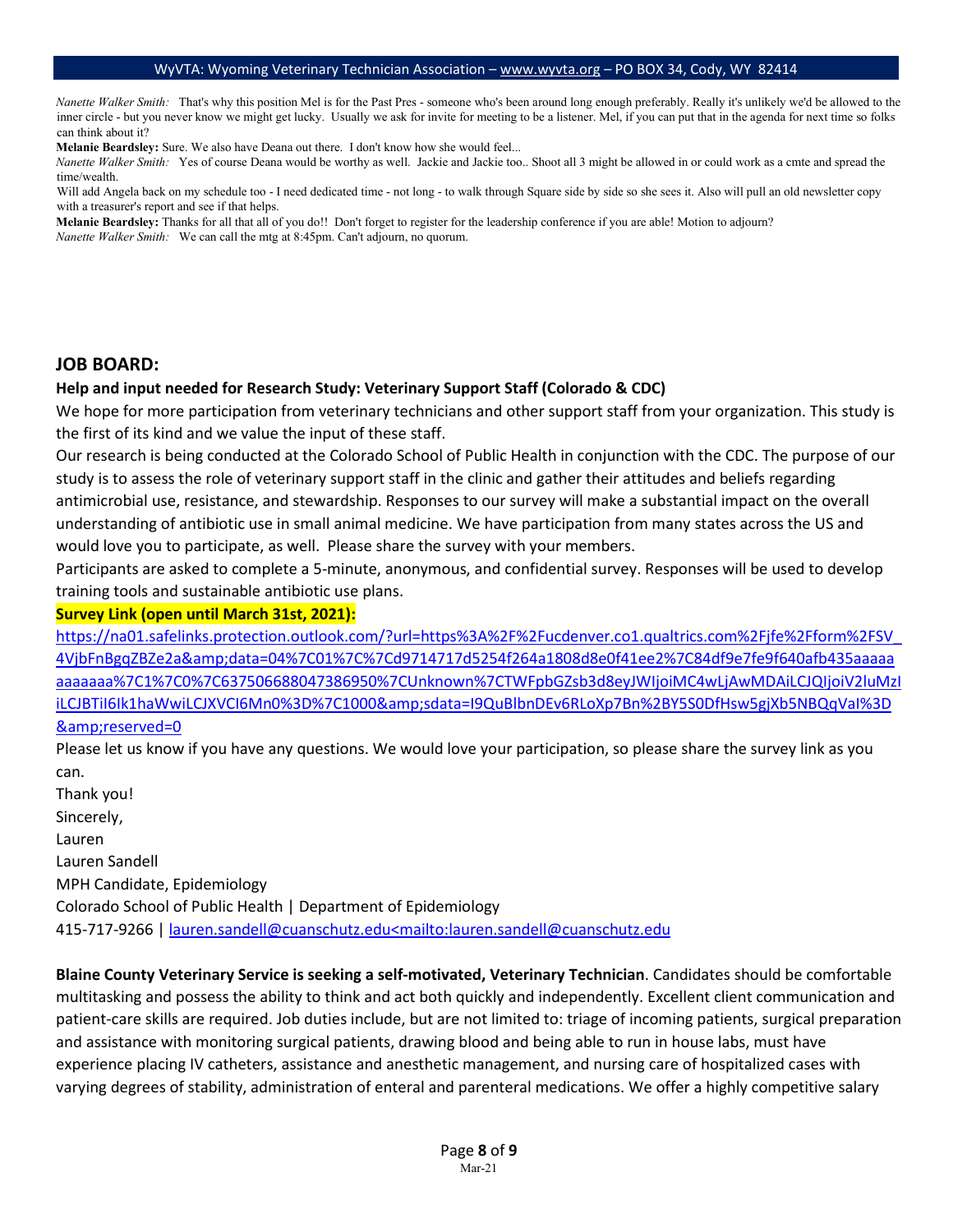please submit resumes to [rbaxter@mtintouch.net.](mailto:rbaxter@mtintouch.net) Any questions fill free to contact our office manager, Lynette or Sandra at 406-357-2279.

**Dakota Hills Veterinary Clinic, an AAHA accredited practice**, is a professional and progressive 5 doctor small animal/equine practice located at the base of the Black Hills in Rapid City, SD, an ideal location for the outdoor enthusiast! **We are seeking an Associate Veterinarian, a Registered Veterinary Technician, and a Boarding Assistant.** Please read the information here:<https://www.dakotahillsveterinary.com/employment> and contact us!

Would you like to post your job listings in our newsletter or ONLINE at our website or on our Facebook page? Please email the **Secretary@wyvta.org** for assistance. You may also refer to our social media policy posting at our website, Facebook page and in this newsletter for posting details.

| First      | Last                          | <b>WVVTA Email Address</b>                  | <b>Personal Email Address</b>                | 2021 Position                          |
|------------|-------------------------------|---------------------------------------------|----------------------------------------------|----------------------------------------|
|            | Ms. Melanie Beardsley, CVT    | President@wyvta.org                         | mel z 55@hotmail.com                         | President                              |
| Mr. Tom    | Page, CVT                     | PastPres@wyvta.org                          | $w\text{vocvt}(a)$ gmail.com                 | Past President; Scholarship Cmte Chair |
| Mr. Tom    | Page, CVT                     | VicePres@wyvta.org                          | $wyocvt(a)$ gmail.com                        | Vice President                         |
| Ms. Angela | Lance                         |                                             | Wyowoman72@gmail.com                         | Treasurer                              |
| Ms. Amy    | Elgin                         | Secretary@wyvta.org                         | $amybecca73$ @gmail.com                      | Secretary                              |
| Ms. Jackie | Van Noy, CVT                  | CVT Members@wyvta.org jdvannoycvt@gmail.com |                                              | Membership & Certification             |
| Ms. Jackie | Breed, CVT                    | NAVTARep@wyvta.org                          | jonigkeit@msn.com                            | NAVTA Rep; Scholarship Cmte            |
| Ms. Deana  | Baker, CVT                    |                                             | bouteloua gracilis@yahoo.com Member-At-Large |                                        |
|            | Ms. Cambria Harmon, CVT, LVT  |                                             | charmonlytcyt@gmail.com                      | Scholarship Cmte                       |
|            | Ms. Nanette Walker Smith, CVT |                                             | n w smith 24@outlook.com                     | Webmaster                              |

### **WyVTA 2021 Executive Board**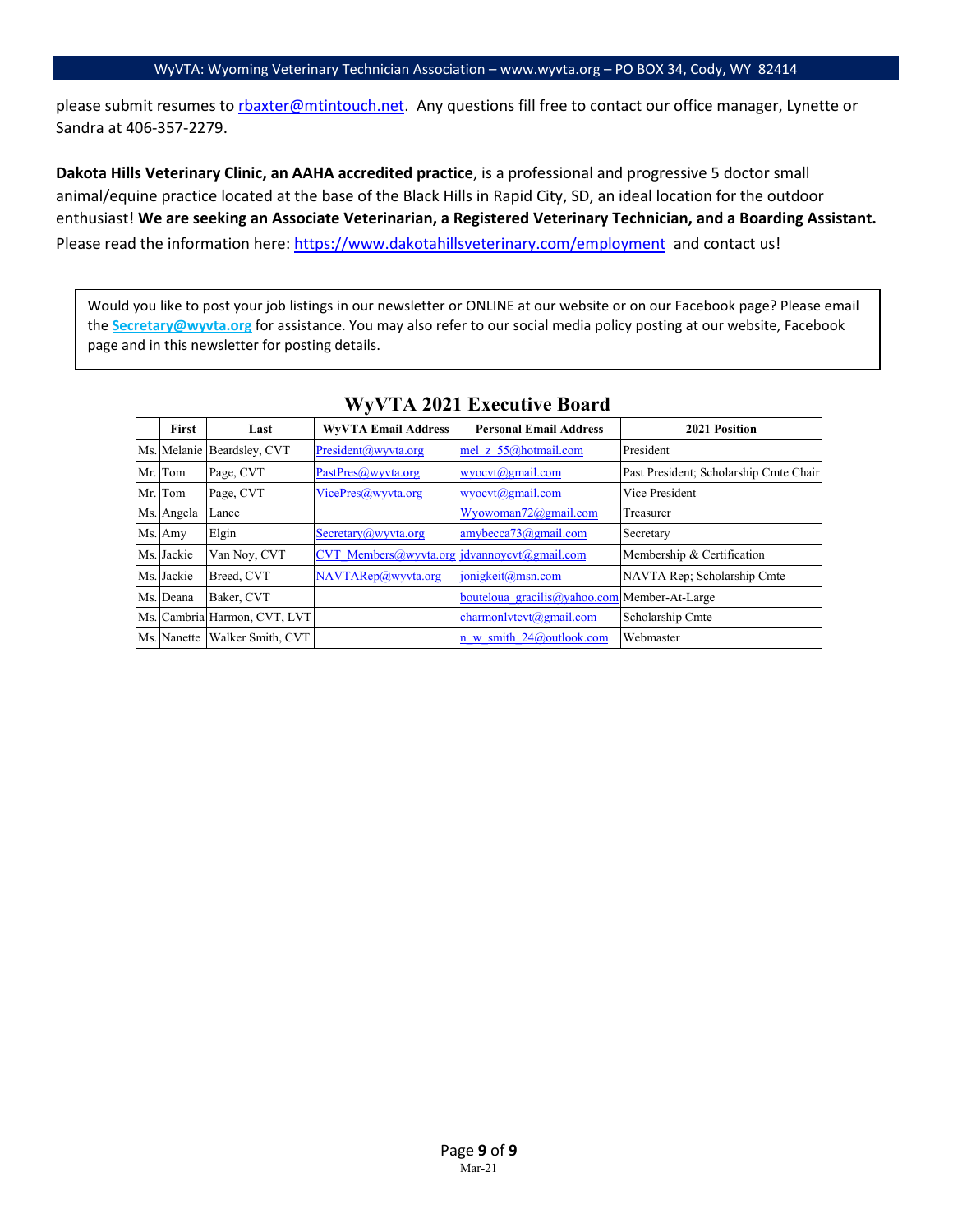



# \$500.00 Scholarship Opportunity



## **From the Wyoming Veterinary Technician Association**

Minimum Requirements and Limitations:

Students must have completed at least 2 (two) semesters, or semester equivalents, at an AVMA accredited veterinary technology program and be enrolled in the next semester.

The scholarship is limited to current Wyoming residents only, but the program may be distance education or on site as long as it is an AVMA accredited institution of veterinary technology

Individuals may apply annually as long as eligible, but may only be awarded the scholarship one time. Deadline for scholarship applications is June 30, 2021

For additional requirements and application please visit www.wyyta.org

Annual CE in September will be offered virtually in addition to in person.



## **[www.wyvta.org]**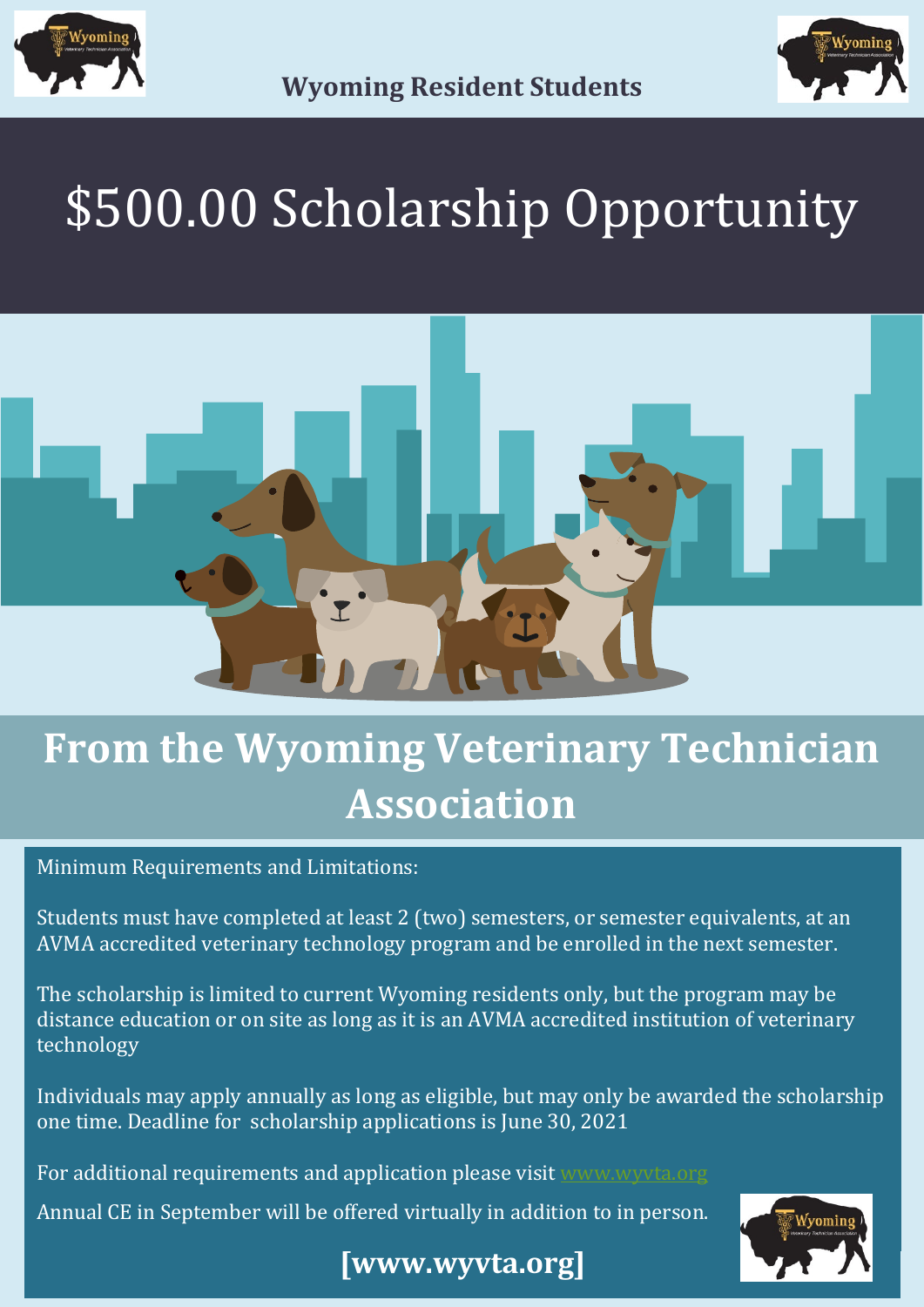

#### **WYOMING VETERINARY TECHNICIAN ASSOCIATION STUDENT SCHOLARSHIP**

c/o Tom Page, AAS, CVT WyVTA Scholarship Committee Chairperson 3515 Meadowlark Dr. Casper, WY 82604 [www.wyvta.org](http://www.wyvta.org/) (307) 262-3655

#### **Award: One \$500 scholarship awarded annually to one Wyoming resident.**

The purpose of this scholarship is to aid Wyoming residents in obtaining a degree in Veterinary Technology.

#### **Minimum Requirements and Limitations:**

- Students must have completed at least 2 (two) semesters, or semester equivalents, at an AVMA accredited veterinary technology program and be enrolled in the next semester.
- The scholarship is limited to current Wyoming residents only, but the accredited program may be distance education or on site as long as it is an AVMA accredited institution of veterinary technology.
- Individuals may apply annually as long as eligible, but may only be awarded the scholarship one time.

#### **Requirements to be submitted at the time of application:**

- 1. Proof of Wyoming residency (copy of Wyoming driver's license, etc.)
- 2. Proof of current enrollment in an accredited AVMA program (receipt from registrar or program director letter)
- 3. Official transcript sent directly from the school to address above showing successful completion of at least two (2) semesters, or semester equivalents, of the program
- 4. Two letters of recommendation; at least one from a person within the veterinary profession such as veterinary employer, supervisor, or teacher (DVM or CVT)
- 5. Typed essay explaining personal and professional goals and need for scholarship (500 words maximum)
- 6. Signed and dated Cover Sheet & Form of Understanding for completion of the semester of scholarship award *PLEASE NOTE:* If the student is awarded the scholarship, the student must provide proof of completion of the fall semester or semester equivalent via transcript copy as soon as completed. Failure to complete or provide the transcript will require the student to reimburse the WyVTA for the awarded monies immediately.

#### **Submission instructions:**

- **Complete, Typed Application Packet submissions are DUE by June 30th** of the year the student is applying for the scholarship. It is highly recommended the application packet be sent in prior to the deadline!
- **All items\* should be in ONE envelope mailed to the Scholarship Committee Chairperson (address above)**
- **\*Your school transcript should be sent directly to the WyVTA via mail to: PO BOX 34, Cody, WY 82414**

#### **Scholarship Award Information:**

- Notification will be via certified mail/telephone call by August 15<sup>th</sup>.
- Monies will be awarded via check which will be post marked no later than August  $20<sup>th</sup>$  to the student's address listed on the application.
- Student is encouraged to attend the Wyoming Veterinary Technician Continuing Education Meeting traditionally held annually in September and accept the award certificate in person. *The WyVTA will sponsor the recipient's meal and registration fees.*
- WyVTA will extend one (1) Student Level Membership to the scholarship recipient starting from the award date valid through December of the following year.
- The student will be asked to provide a photograph or be photographed for the WyVTA to feature on the website and used in public announcements such as in the NAVTA Journal.
- *The WyVTA Executive Board and Membership strongly recommended that scholarship monies be used for books, laboratory fees, and/or to assist with tuition.*

#### *KEEP THIS PAGE FOR YOUR RECORDS*